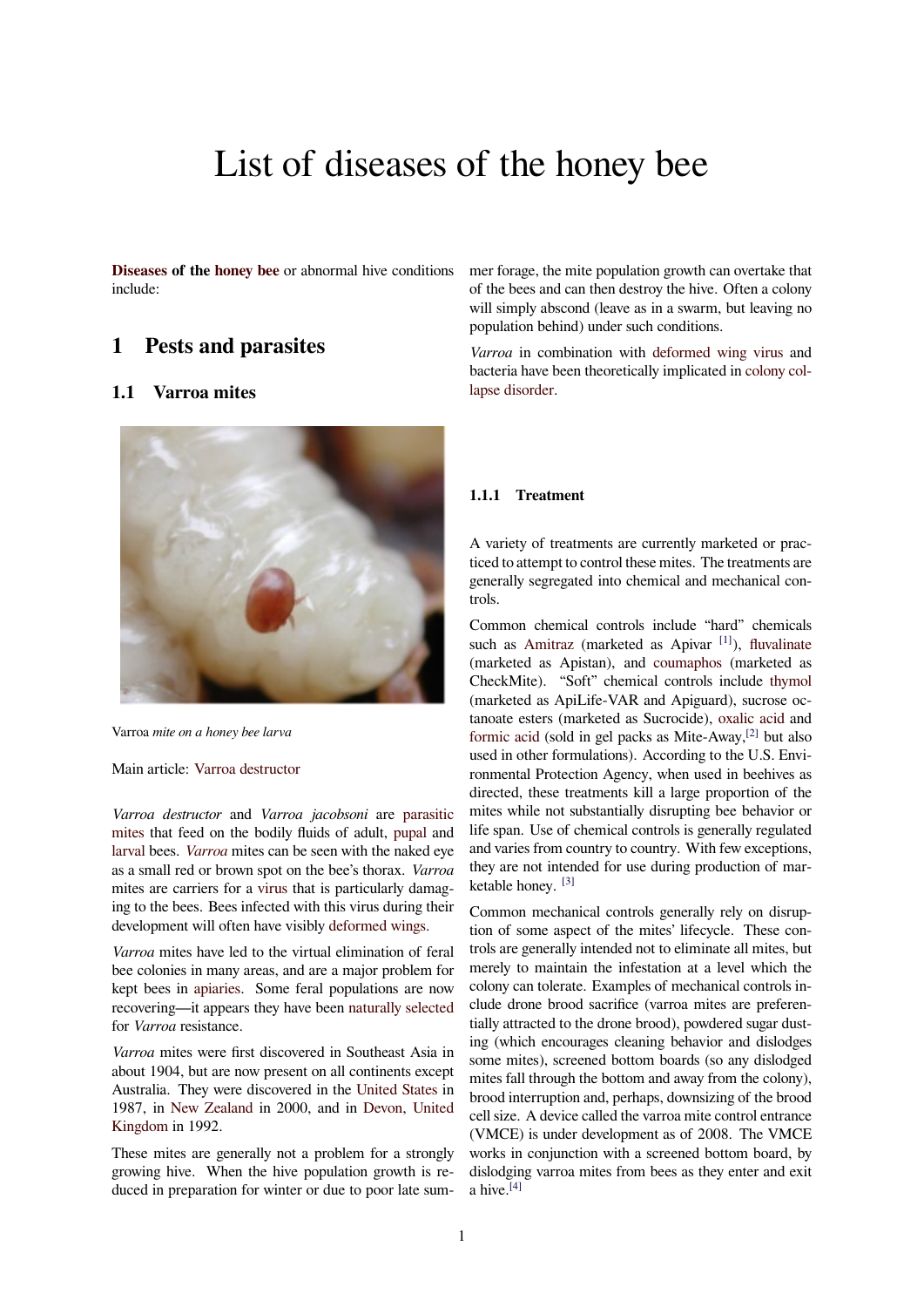### **1.2 Acarine (Tracheal) mites**

*Acarapis woodi* is a small parasitic mite that infests the airways of the honey bee. The first known infestation of the mites occurred in the British Isles in the early 20th century. First observed on the Isle of Wight in 1904,[5] [the mystery illn](https://en.wikipedia.org/wiki/Acarapis_woodi)ess known as *Isle of Wight Disease* was not identified as being caused by a parasite until 1921. It quickly spread to the rest of Great Britain. It was regarded as having wiped out th[e entire native](https://en.wikipedia.org/wiki/Isle_of_Wight) bee po[pu](#page-6-3)lation of the British Isles (although later genetic studies have found remnants that did survive) and it dealt a devastating blow to British beekee[ping. Brother A](https://en.wikipedia.org/wiki/Great_Britain)dam at the Buckfast Abbey developed a resistant hybrid bee known as the Buckfast bee, which is now available worldwide to combat acarine disease.

Diagnosis for tracheal mites generally involves the [dissection](https://en.wikipedia.org/wiki/Buckfast_Abbey) and microscopic examination of a sample of beesf[rom the hive.](https://en.wikipedia.org/wiki/Buckfast_bee)

Acarine mites, formerly known as tracheal mites are believed to have entered the US in 1984, *via* Mexico.

[Mature fe](https://en.wikipedia.org/wiki/Dissection)male [acarine mites leave the b](https://en.wikipedia.org/wiki/Microscope)ee's airway and climb out on a hair of the bee, where they wait until they can transfer to a young bee. Once on the new bee, they will move into the airways and begin laying eggs.

#### **1.2.1 Treatment**

Acarine mites are commonly controlled with grease patties (typically made from 1 part vegetable shortening mixed with 3–4 parts powdered sugar) placed on the top bars of the hive. The bees come to eat the sugar and pick up traces of shortening, which disrupts the mite's ability to identify a young bee. Some of the mites waiting to transfer to a new host will remain on the original host. Others will transfer to a random bee—a proportion of which will die of other causes before the mite can reproduce.

Menthol, either allowed to vaporize from crystal form or mixed into the grease patties, is also often used to treat acarine mites.

#### **[1.3 N](https://en.wikipedia.org/wiki/Menthol)osema**

*Nosema apis* is a microsporidian that invades the intestinal tracts of adult bees and causes nosema disease, also known as nosemosis. *Nosema* infection is also associated with black queen cell virus. It is normally only a problem [when the bee](https://en.wikipedia.org/wiki/Nosema_apis)s c[an not leave the](https://en.wikipedia.org/wiki/Microsporidian) hive to eliminate waste (for example, during an extended cold spell in winter or when the hives are enclosed in a wintering barn). When the bees are unable to void (cleansing flights), they can develop dysentery.

Nosema disease is treated by increasing the ventilation through the hive. Some b[eekeepers treat](https://en.wikipedia.org/wiki/Cleansing_flight) hives with

antibiotics such as fumagillan.

Nosemosis can also be prevented or minimized by removing much of the honey from the beehive, then feeding the bees on sugar water in the late fall. Sugar water made [from refine](https://en.wikipedia.org/wiki/Antibiotic)d sugar [has lower a](https://en.wikipedia.org/wiki/Fumagillan)sh content than flower nectar, reducing the risk of dysentery. Refined sugar, however, contains fewer nutrients than natural honey, which causes some controversy among beekeepers.

In 1996, a similar type of organism to *Nosema apis* was discovered on the Asian honey bee *Apis cerana* and subsequently named *Nosema ceranae*. This paras[ite app](https://en.wikipedia.org/wiki/Honey)arently also infects the western honey bee.<sup>[6]</sup>

Exposure to corn pollen containing genes for *Bacillus thuringiensis* (Bt) production may [weaken the](https://en.wikipedia.org/wiki/Apis_cerana) bees' defense against *Nosema*. [7] [In relat](https://en.wikipedia.org/wiki/Nosema_ceranae)ion to feeding a group of bees with Bt corn pollen and a con[tro](#page-6-4)l group with non-Bt corn pollen: ["in th](https://en.wikipedia.org/wiki/Maize)e first year, the bee colonies h[appened](https://en.wikipedia.org/wiki/Bacillus_thuringiensis) [to be infested](https://en.wikipedia.org/wiki/Bacillus_thuringiensis) with parasites (microsporidia). This infestation led to a reducti[on](#page-6-5) in the number of bees and subsequently to [reduced](https://en.wikipedia.org/wiki/Bt_corn) broods in the Bt-fed colonies as well as in the colonies fed on Bt-toxin-free pollen. The trial was therefore discontinued at an early stage. This effect was significantly more marked in the Bt-fed colonies. (The significant differences indicate an interaction of toxin and pathogen on the epithelial cells of the honeybee intestine. The underlying mechanism which causes this effect is unknown.) extquotedbl

This study should be interpreted with caution given that there was no repetition of the experiment nor any attempt to find confounding factors. In addition, BT toxin and transgenic BT pollen showed no acute toxicity to any of the life stages of the bees examined, even when the BT toxin was fed at concentrations 100 times that found in transgenic BT pollen from maize.

### **1.4 Small hive beetle**

Further information: Small hive beetle

*Aethina tumida* is a small, dark-colored beetle that lives in beehives. Originally from Africa, the first discovery of small hive beetles in the Western Hemisphere was made in St. Lucie [County, Florida, in](https://en.wikipedia.org/wiki/Small_hive_beetle) 1998. The next year, a specimen that had been collected from Charleston, South Carolina in 1996 was identified, and is believed to [be the index case](https://en.wikipedia.org/wiki/Small_hive_beetle) for the United States.[8] By December [1999, small hive beetles we](https://en.wikipedia.org/wiki/St._Lucie_County,_Florida)re reported in Iowa, Maine, Massachusetts, Minnesota, New Jersey, [Ohio,](https://en.wikipedia.org/wiki/Charleston,_South_Carolina) [Pennsylvania,](https://en.wikipedia.org/wiki/Charleston,_South_Carolina) Texas, and Wisconsin, and was found in California by 2006.

The lifecycle of this beetle includes pupation i[n the](https://en.wikipedia.org/wiki/Iowa) [ground](https://en.wikipedia.org/wiki/Maine) [outside of the h](https://en.wikipedia.org/wiki/Massachusetts)i[ve. Control](https://en.wikipedia.org/wiki/Minnesota)s [to prevent an](https://en.wikipedia.org/wiki/New_Jersey)t[s from](https://en.wikipedia.org/wiki/Ohio) [climbing into](https://en.wikipedia.org/wiki/Pennsylvania) [the hi](https://en.wikipedia.org/wiki/Texas)ve ar[e believed t](https://en.wikipedia.org/wiki/Wisconsin)o also be effective [against the](https://en.wikipedia.org/wiki/California) hive beetle. Several beekeepers are experimenting with the use of diatomaceous [earth](https://en.wikipedia.org/wiki/Pupa) around the hive as a way to disrupt the beetle's lifecycle. The di-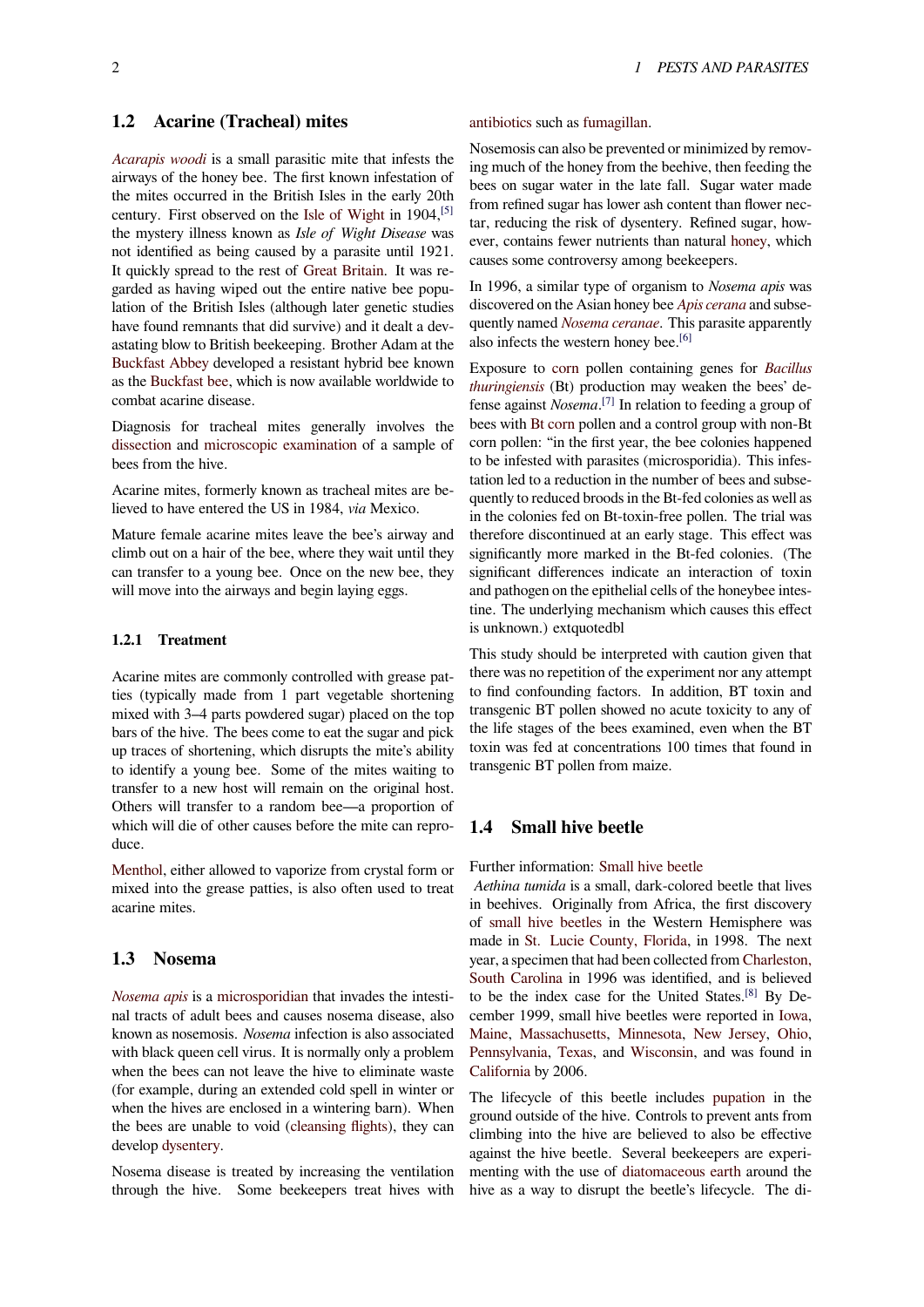

*Comb slimed by hive beetle larvae: Hives infested at this level will drive out bee colonies.*

atoms abrade the insects' surfaces, causing them to dehydrate and die.

### **1.4.1 Treatment**

Several pesticides are currently used against the small hive beetle. The chemical Fipronil (marketed as Combat Roach Gel [9]) is commonly applied inside the corrugations of a piece of cardboard. Standard corrugations are large enough that a small hive beetle will enter the cardboard through the end, bu[t small en](https://en.wikipedia.org/wiki/Fipronil)ough that honey bees can not ent[er \(](#page-6-6)and thus are kept away from the pesticide). Alternative controls such as oil-based top bar traps are also available, but they have had very little commercial success.

# **1.5 Wax moths**



*Wax moth (*Aphomia sociella*)—more often associated with bumble bees (*Bombus *sp.)*

### Main article: Waxworm

*Galleria mellonella* (greater wax moths) will not attack the bees dire[ctly, but fe](https://en.wikipedia.org/wiki/Waxworm)ed on the wax used by the bees to build their honeycomb. Their full development to adults requires access to used brood comb or brood cell cleanings—these contain protein essential for the larval development, in the form of brood cocoons. The destruction of the co[mb will spill](https://en.wikipedia.org/wiki/Honeycomb) or contaminate stored honey and may kill bee larvae.

When honey supers ares[tored fo](https://en.wikipedia.org/wiki/Protein)r the winter in a mild climate, or in heated storage, the wax moth larvae can destroy portions of the comb, though they will not fully develop. Damaged comb may be scraped out and will be replaced by the bees. Wax moth larvae and eggs are killed by freezing, so storage in unheated sheds or barns in higher latitudes is the only control necessary.

Because wax moths cannot survive a cold winter, they are usually not a problem for beekeepers in the northern U.S. or Canada, unless they survive winter in heated storage, or are brought from the south by purchase or migration of beekeepers. They thrive and spread most rapidly with temperatures above 30  $^{\circ}$ C (90  $^{\circ}$ F), so some areas with on[ly occas](https://en.wikipedia.org/wiki/Canada)ional days that hot, rarely have a problem with wax moths, unless the colony is already weak due to stress from other factors.

#### **1.5.1 Control and treatment**

A strong hive generally needs no treatment to control wax moths; the bees themselves will kill and clean out the moth larvae and webs. Wax moth larvae may fully develop in cell cleanings when such cleanings accumulate thickly where they are not accessible to the bees.

Wax moth development in comb is generally not a problem with top bar hives, as unused combs are usually left in the hive during the winter. Since this type of hive is not used in severe wintering conditions, the bees will be able to patrol and inspect the unused comb.

Wax mot[hs can be con](https://en.wikipedia.org/wiki/Top_bar_hive)trolled in stored comb by application of the aizawai variety of *Bacillus thuringiensis* spores by spraying. It is a very effective biological control and has an excellent safety record.

Wax moths can be controlled chemically with paradichlorobenzene (moth crystals or urinal disks). If chemical methods are used, the combs must be wellaired for several days before use. The use of naphthalene (mothballs) is discouraged because it accumulates in the [wax, which can kill](https://en.wikipedia.org/wiki/Paradichlorobenzene) bees or contaminate honey stores. Control of wax moths by other means includes the freezing of the comb for at least 24 hours.

#### **1.6 Tropilaelaps**

*Tropilaelaps clareae* and *T. mercedesae* are considered threats to honeybees. Although they are not currently found in the US or Canada, these mites have the potential to inflict serious damage to colonies due to their rapid reproduction inside the hive.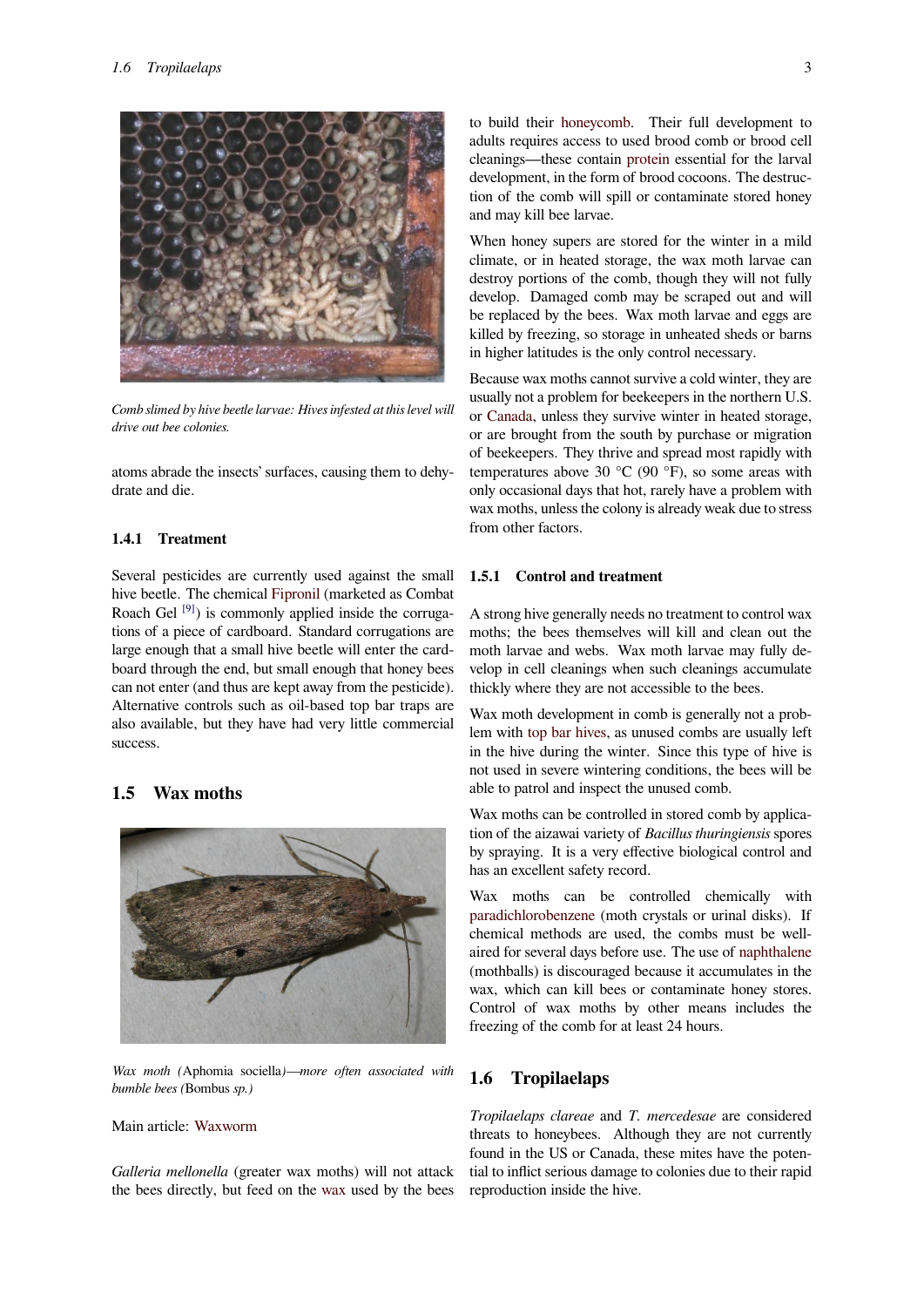# **2 Bacterial diseases**

# **2.1 American foulbrood**

#### Main article: American foulbrood

American foulbrood (AFB), caused by the spore-forming *Paenibacillus larvae*[11] (formerly classified as *Bacillus larvae* and *P[aenibacillus larvae](https://en.wikipedia.org/wiki/American_foulbrood)* ssp *larvae/pulvifaciens*), is the most widespread and destructive of the bee brood diseases. *P. larvae* is a rod-shaped bacterium. Larvae [up to three days old](https://en.wikipedia.org/wiki/Paenibacillus) [bec](#page-6-7)ome infected by ingesting spores present in their food. Young larvae less than 24 hours old are most susceptible to infection. Spores germinate in the gut of the larva and the vegetative bacteria begin to grow, taking nourishment from the larva. Spores will not germinate in larvae over three days old. Infected larvae normally die after their cell is sealed. The vegetative form of the bacterium will die, but not before it produces many millions of spores. American foulbrood spores are extremely resistant to desiccation and can remain viable for more than 40 years in honey and beekeeping equipment. Each dead larva may contain as many as 100 million spores. This disease only affects the bee larvae, but is highly infectious and deadly to bee brood. Infected larvae darken and die.

As with European foulbrood, research has been conducted using the 'Shook Swarm'<sup>[12]</sup> method to control American foulbrood, "the advantage being that chemicals are not used".

#### **2.2 European foulbrood**

*Melissococcus plutonius* is a bacterium that infects the midgut of the bee larvae. European foulbrood is considered less serious than American foulbrood. *M. plutonius* is not a spore-forming bacterium, but bacterial cells can [survive several months o](https://en.wikipedia.org/wiki/Melissococcus_plutonius)n wax foundation. Symptoms include dead and dying larvae which can appear curled upwards, brown or yellow, melted or deflated with tracheal tubes more apparent, or dried out and rubbery.<sup>[13]</sup>

European foulbrood is often considered a "stress" disease — dangerous only if the colony is already under stress for other reasons. An otherwise healthy colony can usually survive European foulbrood. An o[utbr](#page-6-8)eak of the disease may be controlled chemically with oxytetracycline hydrochloride, but honey from treated colonies could have chemical residues from the treatment. The 'Shook Swarm'<sup>[12]</sup> technique of bee husbandry can also be used to effectively control the disease, the advantage being that chemicals are not used. Prophylactic treatments are not recommended as they lead to resistant bacteria.

# **3 Fungal diseases**

# **3.1 Chalkbrood**



*The entrance to this beehive is littered with chalkbrood mummies that have been expelled from the hive by hygienic worker bees.*

*Ascosphaera apis* is a fungal disease that infests the gut of the larva. The fungus will compete with the larva for food, ultimately causing it to starve. The fungus will then go on to consume the rest of the larva's body, causing it [to appear white an](https://en.wikipedia.org/wiki/Ascosphaera_apis)d 'chalky'.

Chalkbrood is most commonly visible during wet springs. Hives with chalkbrood can generally be recovered by increasing the ventilation through the hive.

### **3.2 Stonebrood**

Stonebrood is a fungal disease caused by *Aspergillus fumigatus*, *Aspergillus flavus*, and *Aspergillus niger*. It causes mummification of the brood of a honey bee colony. The fungi are common soil inhabitants and are also pathogenic to other insects, birds, and mammals. T[he disease is diffi](https://en.wikipedia.org/wiki/Aspergillus_fumigatus)[cult to](https://en.wikipedia.org/wiki/Aspergillus_fumigatus) [identify in the ear](https://en.wikipedia.org/wiki/Aspergillus_flavus)ly sta[ges of infection. T](https://en.wikipedia.org/wiki/Aspergillus_niger)he spores of the different species have different colours and can also cause respiratory damage to humans and other animals. When a bee larva takes in spores, they may hatch in the gut, growing rapidly to form a collar-like ring near the head. After death, the larvae turn black and become difficult to crush, hence the name stonebrood. Eventually, the fungus erupts from the integument of the larva and forms a false skin. In this stage, the larvae are covered with powdery fungal spores. Worker bees clean out the infected brood and the hive may recover depending on factors such as the strength of the colony, the level of infection, and hygienic habits of the strain of bees (there is variation in the trait among different subspecies/races).

# **4 Viral diseases**

#### **4.1 Cripaviridae**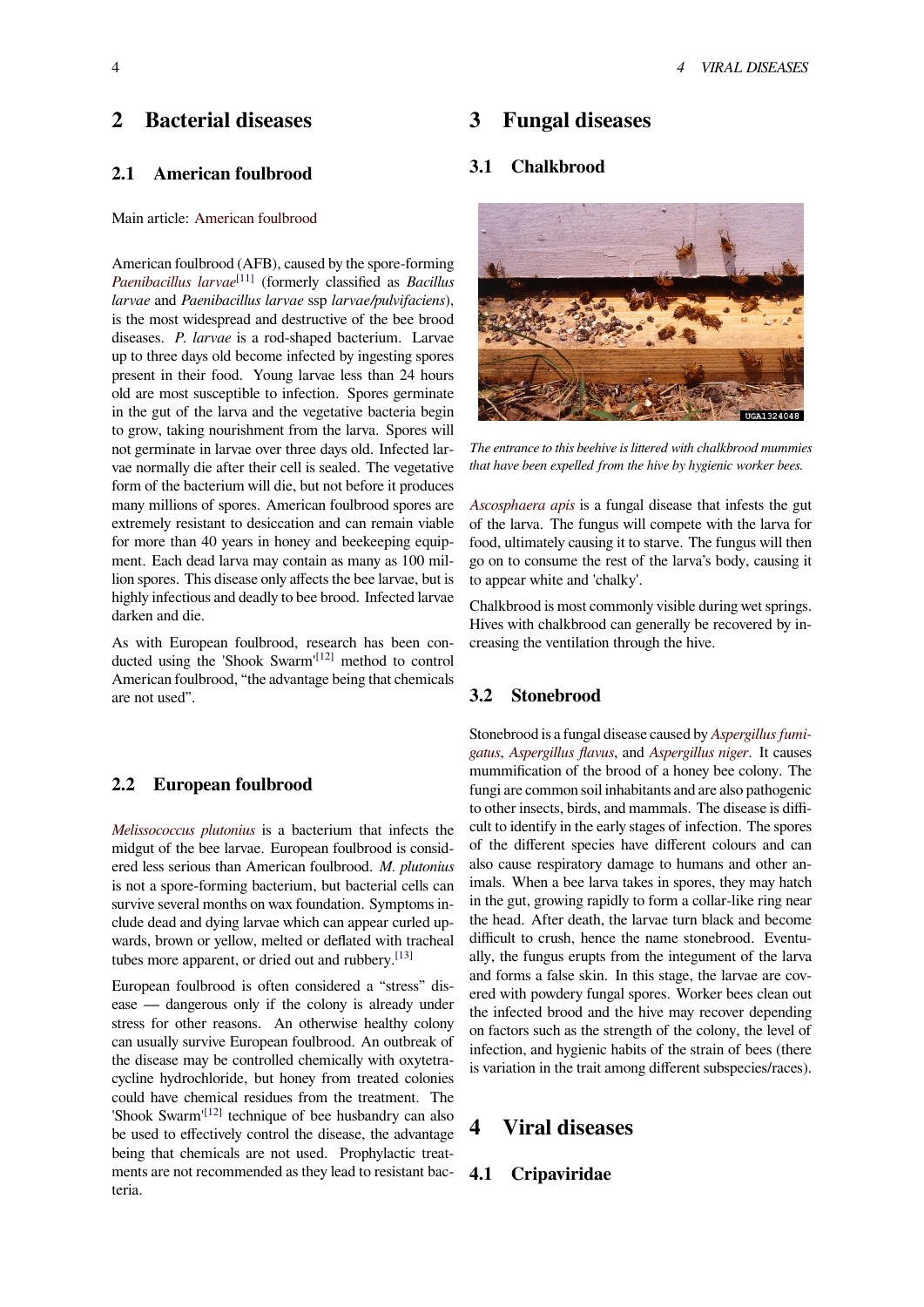#### **4.1.1 Chronic paralysis virus**

- *• Syndrome 1* Abnormal trembling of the wings and body occurs. The bees cannot fly, and often crawl on the ground and up plant stems. In some cases, the crawling bees can be found in large numbers (1000+). The bees huddle together on the top of the cluster or on the top bars of the hive. They may have bloated abdomens due to distension of the honey sac. The wings are partially spread or dislocated.
- *Syndrome* 2 Affected bees are able to fly, but are almost hairless. They appear dark or black and look smaller. They have a relatively broad abdomen. They are often nibbled by older bees in the colony and this may be the cause of the hairlessness. They are hindered at the entrance to the hive by the guard bees. A few days after infection, trembling begins. They then become flightless and soon die.

#### [14][15]

In 2008, the chronic bee paralysis virus was reported for the first time in *Formica rufa* and another species of ant, *[Ca](#page-6-9)[mpo](#page-6-10)notus vagus*. [16]

### **4.2 Dicistr[oviridae](https://en.wikipedia.org/wiki/Formica_rufa)**

#### **4.2.1 Acute bee paralysis virus**

Acute bee paralysis virus (TaxID 92444) is considered to be a common infective agent of bees. It belongs to the family Dicistroviridae, as does the Israel acute paralysis virus, Kashmir bee virus, and the black queen cell virus. It is frequently detectedi[n apparently h](http://www.ncbi.nlm.nih.gov/Taxonomy/Browser/wwwtax.cgi?id=92444&lvl=0)ealthy colonies. Apparently, this virus plays a role in cases of sudden collapse [of honey bee co](https://en.wikipedia.org/wiki/Dicistroviridae)lonies infested with the parasitic mite *Varroa destructor*. [17]

#### **4.2.2 [Israeli acute p](https://en.wikipedia.org/wiki/Varroa_destructor)[ara](#page-6-12)lysis virus**

A related virus described in 2004 is known as the Israeli acute paralysis virus (IAPV). (TaxID 294365) The virus is named after the place where it was first identified—its place of origin is unknown. IAPV has been suggested as a marker associated with colony collapse disorder.<sup>[18]</sup>

#### **4.2.3 Kashmir bee virus**

Kashmir bee virus (TaxID 68876) is related to the preceding viruses. Recently discovered, it is currently only positively identifiable by a laboratory test. Little is known about it yet.<sup>[19]</sup>

#### **4.2.4 Black queen cell virus**

Black queen cell virus (BQCV)(TaxID 92395) causes the queen larva to turn black and die. It is thought to be associated with *Nosema*.<sup>[20]</sup>

### **4.3 Clou[dy win](https://en.wikipedia.org/wiki/Nosema_(fungus))[g vi](#page-6-13)rus**

Cloudy wing virus (CWV) is a little-studied, small, icosahedral virus commonly found in honey bees, especially in collapsing colonies infested by *Varroa destructor*, providing circumstantial evidence that the mite may act as a vector.[21] [22][23]

### **4.4 [Sa](#page-6-14)[cb](#page-6-15)[roo](#page-6-16)d virus**

Perina nuda, a picorna-like virus, causes sacbrood disease.[24] Affected larvae change from pearly white to gray and finally black. Death occurs when the larvae are upright, just before pupation. Consequently, affected larvae are usually found in capped cells. Head development of dise[ased](#page-6-17) larvae is typically retarded. The head region is usually darker than the rest of the body and may lean toward the center of the cell. When affected larvae are carefully removed from their cells, they appear to be a sac filled with water. Typically, the scales are brittle but easy to remove. Sacbrood-diseased larvae have no characteristic odor. $[10][25]$ 

#### **4.5 Ifl[av](#page-6-18)[irid](#page-7-0)ae**

#### **4.5.1 Deformed wing virus**

Main article: Deformed wing virus

Deformed wing virus (DWV) is the causative agent of the wing deformities and other body malformations typically seen in hone[ybee colonies that are](https://en.wikipedia.org/wiki/Deformed_wing_virus) heavily infested with the parasitic mite *Varroa destructor*. [26] DWV is part of a complex of closely related virus strains/species that also includes Kakugo virus, *Varroa destructor* virus 1[27] and Egypt bee virus. This deformity can clearly be seen on the honeybee's w[ings in the image.](https://en.wikipedia.org/wiki/Varroa_destructor) [Th](#page-7-1)e deformities are produced almost exclusively due to DWV transmission by *V. destructor* when it parasitizes pupae. Bees inf[ecte](#page-7-2)d as adults remain symptom-free, although they do display behavioral changes and have reduced life expectancy. Deformed bees are rapidly expelled from the colony, leading to a gradual loss of adult bees for colony maintenance. If this loss is excessive and can no longer be compensated by the emergence of healthy bees, the colony rapidly dwindles and dies.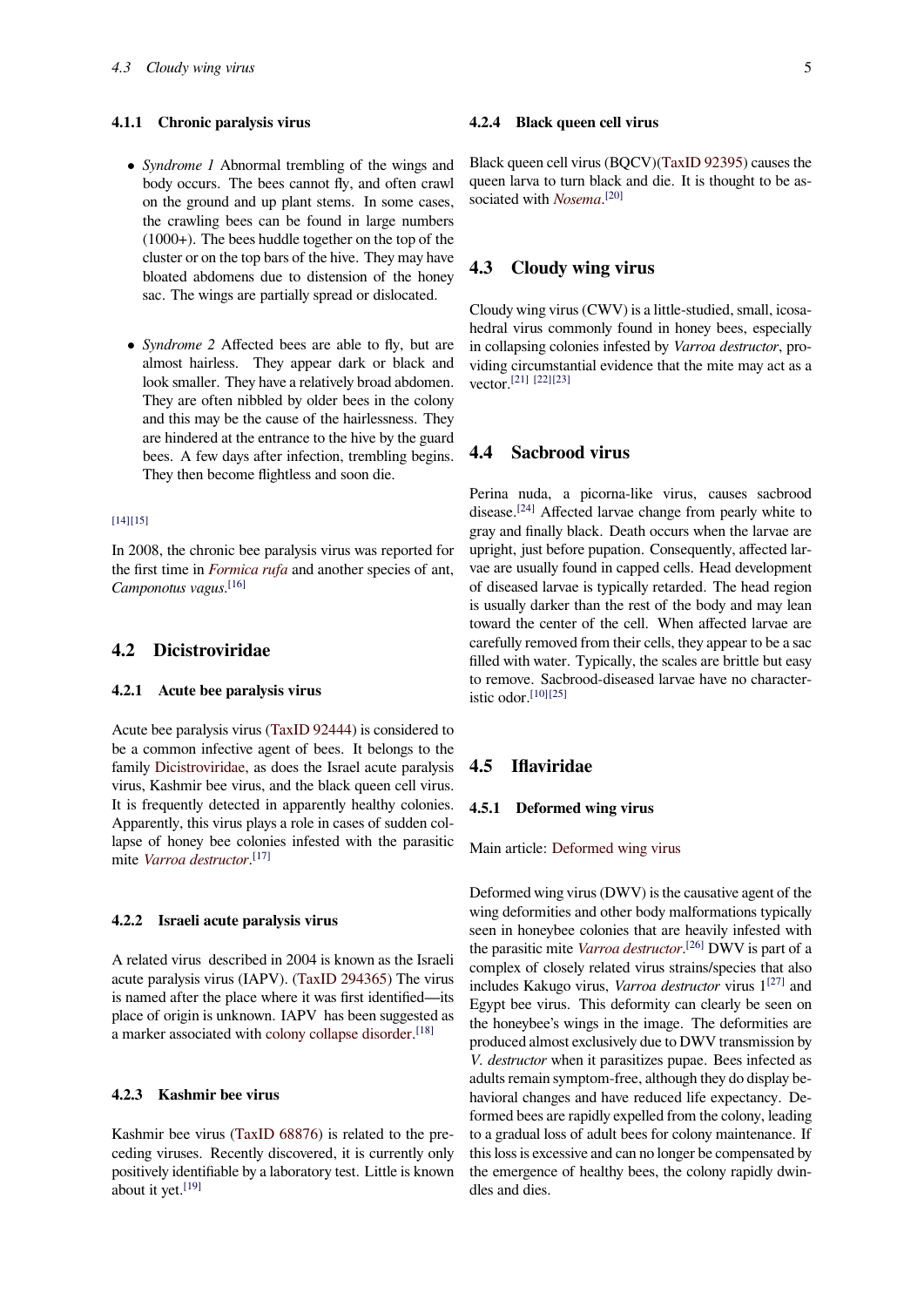Kakugo virus is an iflavirus infecting bees; varroa mites may mediate its prevalence.[28]

#### **4.6 Iridovirid[ae](https://en.wikipedia.org/wiki/Iflavirus)**

#### **4.6.1 Invertebrate iridescent virus type 6**

Applying proteomics-based pathogen screening tools in 2010, researchers announced they had identified a coinfection of an iridovirus;<sup>[29]</sup> specifically invertebrate iridescent virus type 6 (IIV-6) and *Nosema ceranae* in all CCD col[onies sample](https://en.wikipedia.org/wiki/Proteomics)d.<sup>[30]</sup> On the basis of this research, the *New York Times* reported the colony collapse mystery solved, quoting [researche](https://en.wikipedia.org/wiki/Iridoviridae)[r Dr](#page-7-3). Bromensh[enk, a co-author](https://en.wikipedia.org/wiki/Invertebrate_iridescent_virus) [of the study, e](https://en.wikipedia.org/wiki/Invertebrate_iridescent_virus)xtquotedbl[The vir[us and fungus\] are](https://en.wikipedia.org/wiki/Nosema_ceranae) both present in all these col[laps](#page-7-4)ed colonies."[31][32] Evidence for [this association,](https://en.wikipedia.org/wiki/New_York_Times) however, remains minimal $[33]$  and several authors have disputed the original methodology used to associate CCD with IIV-6.<sup>[34][35]</sup>

#### **4.7 Secoviridae**

#### **4.7.1 Tobacco ringspot virus**

The RNA virus tobacco ringspot virus, primarily a plant pathogen, can infect honeybees through infected pollen.[36]

# **5 [Dy](#page-7-5)sentery**

Dysentery is a condition resulting from a combination of long periods of inability to make cleansing flights (generally due to cold weather) and food stores which contain a high proportion of indigestible matter. As a bee's [gut becom](https://en.wikipedia.org/wiki/Dysentery)es engorged with feces that cannot be voided in flight as preferred by the bees, the bee voids within the hive. When enough bees do this, the hive population rapidly collapses and death of the colony results. Dark honeys and honeydews have greater quantities of indigestible matter.

Occasional warm days in winter are critical for honey bee survival; dysentery problems increase in likelihood during periods [of more tha](https://en.wikipedia.org/wiki/Honeydew_(secretion))n two or three weeks with temperatures below 50 °F (10 °C). When cleansing flights are few, bees will often be forced out at times when the temperature is barely adequate for their wing muscles to function, and large quantities of bees may be seen dead in the snow around the hives. Colonies found dead in spring from dysentery will have feces smeared over the frames and other hive parts.

In very cold areas of North America and Europe, where honey bees are kept in ventilated buildings during the coldest part of winter, no cleansing flights are possible; under such circumstances, it is common for beekeepers to remove all honey from the hives and replace it with sugar water or high fructose corn syrup, which have nearly no indigestible matter.

# **6 Chilled brood**

Chilled brood is not actually a disease, but can be a result of mistreatment of the bees by the beekeeper. It also can be caused by a pesticide hit that primarily kills off the adult population, or by a sudden drop in temperature during rapid spring buildup. The brood must be kept warm at all times; nurse bees will cluster over the brood to keep it at the right temperature. When a beekeeper opens the hive (to inspect, remove honey, check the queen, or just to look) and prevents the nurse bees from clustering on the frame f[or too long,](https://en.wikipedia.org/wiki/Worker_bee#Nurse_bee_.28days_3.E2.80.9311.29) the brood can become chilled, deforming or even killing some of the bees.

# **7 Pesticide losses**

Honey bees are susceptible to many of the chemicals used for agricultural spraying of other insects and pests. Many pesticides are known to be toxic to bees. Because the bees forage up to several miles from the hive, they may fly into areas actively being sprayed by farmers or they may collect pollen from contaminated flowers.

[Carbamat](https://en.wikipedia.org/wiki/Pesticide_(toxic_to_bees))e pesticides, such as [carbaryl, ca](https://en.wikipedia.org/wiki/Bees_and_toxic_chemicals)n be especially pernicious since toxicity can take as long as two days to become evident, allowing infected pollen to be returned and distributed throughout the colony. Organophosphates [and other i](https://en.wikipedia.org/wiki/Carbamate)nsecticides are als[o known](https://en.wikipedia.org/wiki/Carbaryl) to kill honey bee clusters in treated areas.

Pesticide losses may be relatively easy to identify (large and sudden numbers of dead bees in front of the hive) or quite difficult, especially if the loss result[s from a grad](https://en.wikipedia.org/wiki/Pesticide_toxicity_to_bees)[ual accu](https://en.wikipedia.org/wiki/Pesticide_toxicity_to_bees)mulation of pesticide brought in by the foraging bees. Quick-acting pesticides may deprive the hive of its foragers, dropping them in the field before they can return home.

Insecticides that are toxic to bees have label directions that protect the bees from poisoning as they forage. To comply with the label, applicators must know where and when bees forage in the application area, and the length of residual activity of the pesticide.

Some pesticide authorities recommend, and some jurisdictions require, that notice of spraying be sent to all known beekeepers in the area, so they can seal the entrances to their hives and keep the bees inside until the pesticide has had a chance to disperse. This, however, does not solve all problems associated with spraying and the label instructions should be followed regardless of doing this. Sealing honey bees from flight on hot days can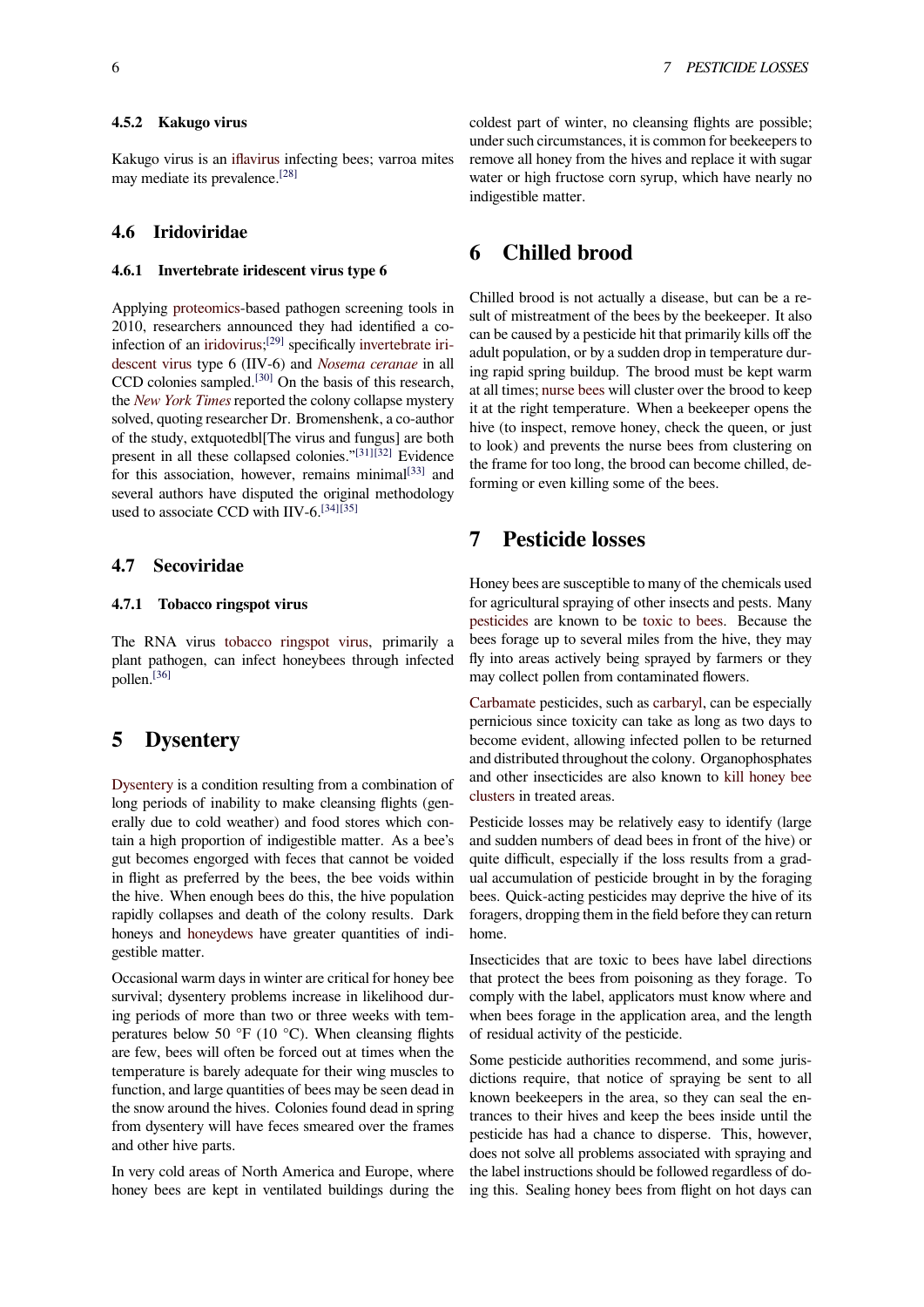kill bees. Beekeeper notification does not offer any protection to bees, if the beekeeper cannot access them, or to wild native or feral honey bees. Thus, beekeeper notification as the sole protection procedure does not really protect all the pollinators of the area, and is, in effect, a circumventing of the label requirements. Pesticide losses are a major factor in pollinator decline.

# **8 Colony collapse disorder**

Main article: Colony collapse disorder

Colony collapse disorder (CCD) is a poorly understood phenomenon in which worker bees from a beehive or western honey bee [colony abruptly disa](https://en.wikipedia.org/wiki/Colony_collapse_disorder)ppear. CCD was originally discovered in Florida by David Hackenberg in western honey bee colonies in late 2006.<sup>[37]</sup>

European beekeepers observed a similar p[henomen](https://en.wikipedia.org/wiki/Beehive_(beekeeping))on in [Belgium,](https://en.wikipedia.org/wiki/Western_honey_bee) France, the Netherlands, Greece, Italy, Portugal, and Spain,<sup>[38]</sup> and initial reports have also come in from Switzerland and Germany, al[bei](#page-7-6)t to a lesser degree.[39] Possible cases of CCD have also been reported in [Taiwan](https://en.wikipedia.org/wiki/Belgium) sin[ce April](https://en.wikipedia.org/wiki/France) 2007.[\[40\]](https://en.wikipedia.org/wiki/Netherlands)

[Initial hy](https://en.wikipedia.org/wiki/Portugal)pot[heses](https://en.wikipedia.org/wiki/Spain) [were](#page-7-7) wildly different, including environme[ntal change-](https://en.wikipedia.org/wiki/Switzerland)relat[ed stresse](https://en.wikipedia.org/wiki/Germany)s,<sup>[41]</sup> malnutrition, pathog[ens](#page-7-8) (i.e., disease $[42]$  including Israel acute paralysis [virus](https://en.wikipedia.org/wiki/Taiwan)<sup>[7][43]</sup>), mites, or th[e cla](#page-7-9)ss of pesticides known as neonicotinoids, which include imidacloprid, clothianidin, and thiamethoxam. Unproven and les[s cr](#page-7-10)e[dible theories](https://en.wikipedia.org/wiki/Malnutrition) [include rad](https://en.wikipedia.org/wiki/Pathogen)iation from [cellu](#page-7-11)lar phone[s or other man-made](https://en.wikipedia.org/wiki/Diseases_of_the_honey_bee#Israeli_acute_paralysis_virus) [devices,](https://en.wikipedia.org/wiki/Diseases_of_the_honey_bee#Israeli_acute_paralysis_virus)[\[44](#page-6-5)] [a](#page-7-12)nd [gene](https://en.wikipedia.org/wiki/Mite)tically modifie[d crops](https://en.wikipedia.org/wiki/Pesticide_toxicity_to_bees) with pest[control charact](https://en.wikipedia.org/wiki/Neonicotinoids)eristics.<sup>[45]</sup> In [2010, US re](https://en.wikipedia.org/wiki/Imidacloprid)s[earchers an](https://en.wikipedia.org/wiki/Clothianidin)nou[nced they had id](https://en.wikipedia.org/wiki/Thiamethoxam)entified a co-infection of invertebrate iridescent virus type 6 (IIV-6) and *Nosema ceranae* in all CCD c[olon](#page-7-13)ies sa[mpled.](https://en.wikipedia.org/wiki/Genetically_modified_food)<sup>[46]</sup>

# **[9 Refere](https://en.wikipedia.org/wiki/Invertebrate_iridescent_virus)nces**

 $[1]$ 

- [2] New Mite-Away II Flyer
- [3] Office of Pesticide Programs; US Environmental Protection Agency Formic Acid (214900) Fact Sheet (2005)
- <span id="page-6-1"></span><span id="page-6-0"></span>[4] [http://www.scienceinafri](http://www.miteaway.com/)ca.co.za/2008/october/ debugging.htm
- <span id="page-6-2"></span>[5] Anderson,J[ohn; Rennie, John \(1916\).](http://www.epa.gov/pesticides/biopesticides/ingredients/factsheets/factsheet_214900.htm) *Observations and experiments bearing on the "Island of Wight" disease*. Ed[inburgh: R. Grant & Son.](http://www.scienceinafrica.co.za/2008/october/debugging.htm)
- [6] [Ritter, Wolfgan](http://www.scienceinafrica.co.za/2008/october/debugging.htm)g *Nosema ceranae* Albert Ludwigs University of Freiburg
- <span id="page-6-5"></span><span id="page-6-4"></span><span id="page-6-3"></span>[7] ["Effects of Bt maize pollen on the honeybee". 2005](http://catalog.hathitrust.org/Record/005782776)-10- 12. Archived from the original on 2007-01-26. Retrieved 2007-03-21.
- [8] Neumann P, Elzen PJ (2004). "The biology of the small hive beetle (*Aethina tumida*, Coleoptera: Nitidulidae): Gaps in our knowledge of an invasive species". *Apidologie* **35** (3): 229–247. doi:10.1051/apido:2004010.
- [9] https://www.combatbugs.com/product/ source-kill-max-roach-killing-gels
- [10] Shimanuki, Hachi[ro;](https://en.wikipedia.org/wiki/Digital_object_identifier) [Knox, David A.](http://dx.doi.org/10.1051%2Fapido%3A2004010) Diagnosis of Honey Bee Diseases USDA
- <span id="page-6-18"></span><span id="page-6-6"></span>[11] [Genersch, E; Forsgren, E; Pentikäinen,](https://www.combatbugs.com/product/source-kill-max-roach-killing-gels) J; Ashiralieva, A; Rauch, S; Kilwinski, J; Fries, I (March 2006). "Reclassification of Paenibacillus larvae sub[sp. pulvifaciens and](http://maarec.cas.psu.edu/bkCD/Bee_Diseases/Diagnosis.html) [Paenibacillus](http://maarec.cas.psu.edu/bkCD/Bee_Diseases/Diagnosis.html) larvae subsp. larvae as Paenibacillus larvae without subspecies differentiation.". *International journal of systematic and evolutionary microbiology* **56** (Pt 3): 501–11. doi:10.1099/ijs.0.63928-0. PMID 16514018.
- <span id="page-6-7"></span>[12] Controlling American Foulbood in Honeybees By Shook Swarm Method
- [13] Europea[n F](https://en.wikipedia.org/wiki/Digital_object_identifier)[oulbrood: A Bacteria](http://dx.doi.org/10.1099%2Fijs.0.63928-0)[l Dise](https://en.wikipedia.org/wiki/PubMed_Identifier)[ase Affecti](https://www.ncbi.nlm.nih.gov/pubmed/16514018)ng Honey Bee Brood
- [14] [Ribière M, Faucon J, Pépin M \(2000\).](http://www.cabi.org/GARA/FullTextPDF/2011/20113078992.pdf) "Detection of chronic honey bee (Apis mellifera L.) paralysis virus in[fection: application to a field survey".](http://www.extension.org/pages/European_Foulbrood:_A_Bacterial_Disease_Affecting_Honey_Bee_Brood) *Apidologie* **31** (5): 567–77. [doi:10.10](http://www.extension.org/pages/European_Foulbrood:_A_Bacterial_Disease_Affecting_Honey_Bee_Brood)51/apido:2000147.
- <span id="page-6-9"></span><span id="page-6-8"></span>[15] Chronic Bee Paralysis Virus (CBPV)
- [16] [Detection of Chronic bee paralysis virus \(CBPV\) genome](http://www.edpsciences.org/articles/apido/pdf/2000/05/m0506.pdf) and its re[plic](https://en.wikipedia.org/wiki/Digital_object_identifier)[ative RNA form in variou](http://dx.doi.org/10.1051%2Fapido%3A2000147)s hosts and possible ways of spread.
- <span id="page-6-11"></span><span id="page-6-10"></span>[17] [Bakonyi T, Grabensteiner E, Kolodz](http://www.users.globalnet.co.uk/~msbain/elbka/Diseases/Chronic%20Bee%20Paralysis%20Virus.htm)iejek J, et al. (December 2002). "Phylogenetic analysis of acute bee paralysis virus strains". *Appl. Environ. Microbiol.* **68** (12): 6446–50. doi:10.1128/AEM.68.12.6446- 6450.2002. PMC 134446. PMID 12450876.
- <span id="page-6-12"></span>[18] Fox, Maggie (2007-09-06). ["New virus may be killing](http://aem.asm.org/cgi/pmidlookup?view=long&pmid=12450876) [bees". Reuters. Retrieve](http://aem.asm.org/cgi/pmidlookup?view=long&pmid=12450876)d 2007-09-06.
- [19] [Kashmir B](http://dx.doi.org/10.1128%2FAEM.68.12.6446-6450.2002)[ee Vir](https://en.wikipedia.org/wiki/PubMed_Central)us [Api](https://www.ncbi.nlm.nih.gov/pmc/articles/PMC134446)[c](https://en.wikipedia.org/wiki/Digital_object_identifier)[ulture](https://en.wikipedia.org/wiki/PubMed_Identifier) [Factsheet](https://www.ncbi.nlm.nih.gov/pubmed/12450876) [#230, Min](http://dx.doi.org/10.1128%2FAEM.68.12.6446-6450.2002)istry of Agriculture and Lands, Government of British Columbia, Jul 2004, accessed [Jan 2007](http://www.reuters.com/article/scienceNews/idUSN0635510520070906)
- [20] [Multip](http://www.reuters.com/article/scienceNews/idUSN0635510520070906)le Virus Infections in the Honey Bee and Genome [Divergence of Honey](http://www.agf.gov.bc.ca/apiculture/factsheets/230_kashmir.htm) Bee Viruses
- [21] [Norman L](https://en.wikipedia.org/wiki/British_Columbia) Carreck, Brenda V Ball, Stephen J Martin [The](https://en.wikipedia.org/wiki/British_Columbia) epidemiology of cloudy wing virus infections in honey bee colonies in the UK [Journal of Apicultural Research; Vol.](http://www.ars.usda.gov/research/publications/publications.htm?SEQ_NO_115=164413) [49 \(1\) pp. 66-71; Jan 2010](http://www.ars.usda.gov/research/publications/publications.htm?SEQ_NO_115=164413)
- <span id="page-6-14"></span><span id="page-6-13"></span>[22] Gliński, Z.; Jarosz, J.; (2001). "Infection and imm[unity](http://www.ibra.org.uk/articles/Cloudy-wing-virus-infections-in-UK-colonies) [in the honey bee Apis mellifera".](http://www.ibra.org.uk/articles/Cloudy-wing-virus-infections-in-UK-colonies) *Apiacta* **36** (1): 12–24.
- [23] [Cloudy Wing V](http://www.ibra.org.uk/articles/Cloudy-wing-virus-infections-in-UK-colonies)irus Universal Protein Resource (UniProt); European Bioinformatics Institute (EBI), the Swiss Institute of Bioinformati[cs \(SIB\) and the Protein](http://www.beekeeping.com/apiacta/infection_immunity.htm) [Information Resource \(PIR\)](http://www.beekeeping.com/apiacta/infection_immunity.htm)
- <span id="page-6-17"></span><span id="page-6-16"></span><span id="page-6-15"></span>[24] [Wu CY, Lo CF, Huang](http://www.uniprot.org/taxonomy/73117) CJ, Yu HT, Wang CH (2002) The complete genome sequence of Perina nuda picorna-like virus, an insect-infecting RNA virus with a genome organization similar to that of the mammalian picornaviruses. *Virology* 294(2):312–323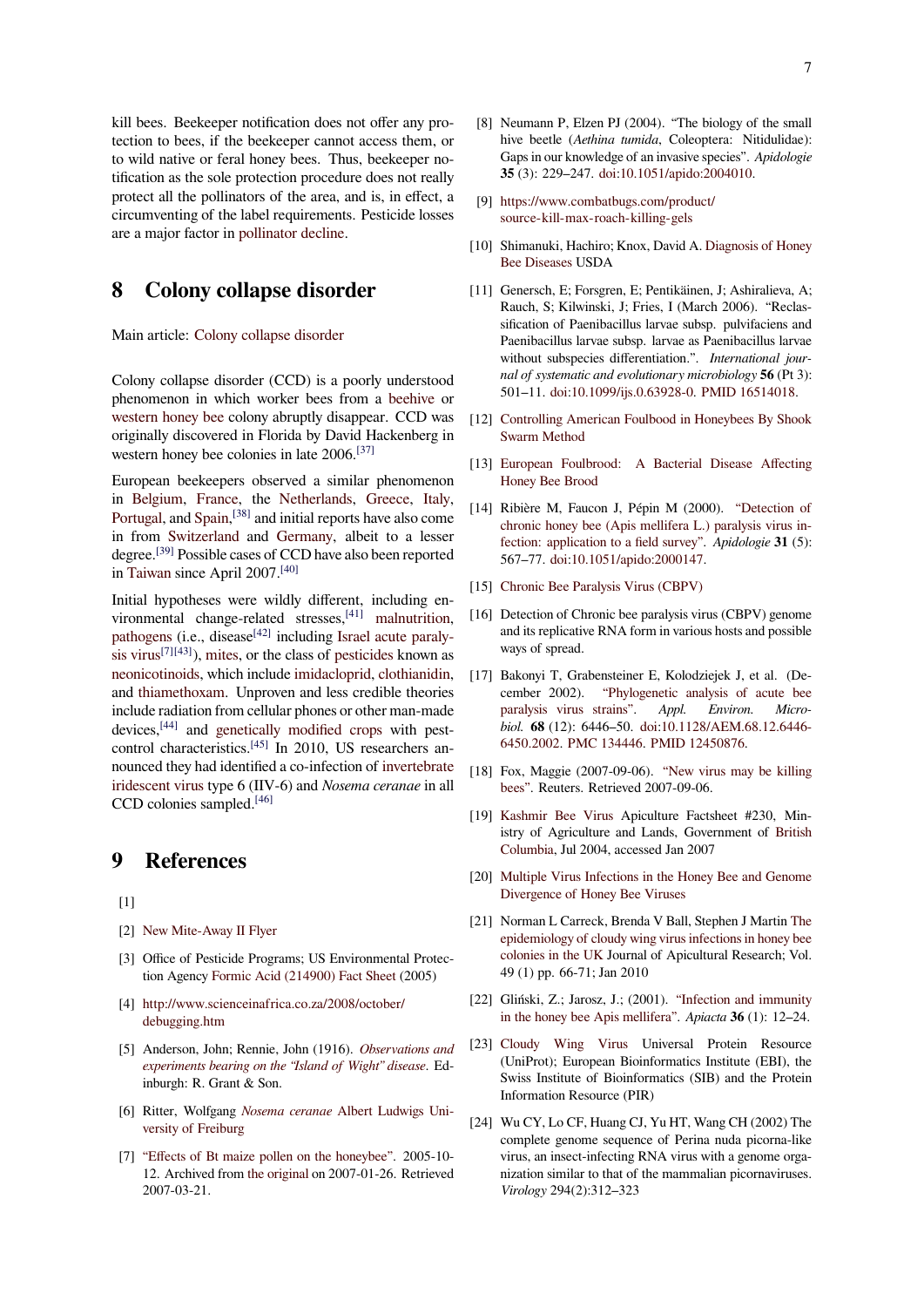- [25] Elvira Grabensteiner, Wolfgang Ritter, Michael J. Carter, Sean Davison, Hermann Pechhacker, Jolanta Kolodziejek, Otto Boecking, Irmgard Derakhshifar, Rudolf Moosbeckhofer, Elisabeth Licek, and Norbert Nowotny Sacbrood Virus of the Honeybee (Apis mellifera): Rapid Identification and Phylogenetic Analysis Using Reverse Transcription-PCR Clin Diagn Lab Immunol. 2001 January; 8(1): 93–104. doi:10.1128/CDLI.8.1.93-[104.2001](http://www.ncbi.nlm.nih.gov/pmc/articles/PMC96016/)
- <span id="page-7-0"></span>[26] [de Miranda, Joachim R.; Genersch, Elke \(2010\). "De](http://www.ncbi.nlm.nih.gov/pmc/articles/PMC96016/)formed wing virus". *[Journal of Invertebrate Pathology](http://www.ncbi.nlm.nih.gov/pmc/articles/PMC96016/)* **103**[: S48–S61.](http://www.ncbi.nlm.nih.gov/pmc/articles/PMC96016/) do[i:10](https://en.wikipedia.org/wiki/Digital_object_identifier)[.1016/j.jip.2009.06.012.](http://dx.doi.org/10.1128%2FCDLI.8.1.93-104.2001) PMID 19909976.
- <span id="page-7-1"></span>[27] Juliette R. Ongus, Els C. Roode, Cornelis W. A. Pleij, Just M. Vlak and Monique M. van Oers The 5' nontranslated region [of](https://en.wikipedia.org/wiki/Digital_object_identifier) [Varroa destructor virus 1](http://dx.doi.org/10.1016%2Fj.jip.2009.06.012) [\(genus](https://en.wikipedia.org/wiki/PubMed_Identifier) [Iflavirus\):](https://www.ncbi.nlm.nih.gov/pubmed/19909976) structure prediction and IRES activity in Lymantria dispar cell J Gen Virol 87 (2006), 3397-3407; doi:10.1099/vir.0.82122-0
- <span id="page-7-2"></span>[28] [Tomoko Fujiyuki, Seii Ohka, Hideaki Takeuchi, Masato](http://jgv.sgmjournals.org/cgi/content/abstract/87/11/3397) [Ono, Akio Nomoto, and Takeo Kubo](http://jgv.sgmjournals.org/cgi/content/abstract/87/11/3397) Prevalence and [Phylogeny of Kaku](http://jgv.sgmjournals.org/cgi/content/abstract/87/11/3397)go Virus, a Novel Insect Picorna-Like [Vir](https://en.wikipedia.org/wiki/Digital_object_identifier)[us That Infects the Hon](http://dx.doi.org/10.1099%2Fvir.0.82122-0)eybee (Apis mellifera L.), under Various Colony Conditions Journal of Virology, December 2006, p. 11528-11538, Vol. 80, [No. 23](http://jvi.asm.org/cgi/content/short/80/23/11528)
- [29] Williams, Trevor Iridoviridae [Instituto de Ecología AC](http://jvi.asm.org/cgi/content/short/80/23/11528) [\(INECOL\)Mexico](http://jvi.asm.org/cgi/content/short/80/23/11528)
- <span id="page-7-3"></span>[30] Leal, Walter S.; Bromenshenk, Jerry J.; Henderson, Colin B.; Wick, Charles H.; Stanford, Michael F.; Zulich, Alan W.; [Jabbour, Ra](http://www.trevorwilliams.info/Iridovirus.htm)bih E.; Deshpande, Samir V.; McCu[bbin, P](https://en.wikipedia.org/wiki/Mexico)atrick E. (2010). Leal, Walter S., ed. "Iridovirus and Microsporidian Linked to Honey Bee Colony Decline". *PLoS ONE* **5** (10): e13181. doi:10.1371/journal.pone.0013181. PMC 2950847. PMID 20949138.
- <span id="page-7-4"></span>[31] Kirk Johnson (10/6/2010). ["Scientists and Soldiers Solve](https://www.ncbi.nlm.nih.gov/pmc/articles/PMC2950847) [a Bee Mystery".](https://www.ncbi.nlm.nih.gov/pmc/articles/PMC2950847) *The New York Times*. [Check](https://en.wikipedia.org/wiki/PubMed_Central)d[ate values](https://www.ncbi.nlm.nih.gov/pmc/articles/PMC2950847) [in:](https://en.wikipedia.org/wiki/Digital_object_identifier) [|date= \(help\)](http://dx.doi.org/10.1371%2Fjournal.pone.0013181)
- [32] Invertebrate iridescent virus type 6 (IIV-6) Universal Protein Resource (UniProt); E[uropean Bioinformatics Insti](http://www.nytimes.com/2010/10/07/science/07bees.html)[tute \(EBI\), the S](http://www.nytimes.com/2010/10/07/science/07bees.html)wiss Institute of Bioinformatics (SIB) and the Protein [Info](https://en.wikipedia.org/wiki/Help:CS1_errors#bad_date)rmation Resource (PIR).
- [33] [Tokarz, Rafal; Cadhla Firth; Craig Stree](http://www.uniprot.org/taxonomy/176652)t; Diana Cox-Foster; W. Ian Lipkin (2011). "Lack of evidence for an Association between Iridovirus and Colony Collapse Disorder". *PLoS ONE* **6** (6).
- [34] Foster, Leonard (2011). "Interpretation of data underlying the link between colony collapse disorder (CCD) and an invertebrate iridescent virus.". *Molecular and Cellular Proteomics* **10** (3).
- [35] Knudsen, Giselle; Robert Chalkley (2011). "The Effect of Using an Inappropriate Protein Database for Proteomic Data Analysis". *PLoS ONE* **6** (6).
- <span id="page-7-5"></span>[36] Li, J. L.; Cornman, R. S.; Evans, J. D.; Pettis, J. S.; Zhao, Y.; Murphy, C.; Peng, W. J.; Wu, J.; Hamilton, M.; Boncristiani, H. F.; Zhou, L.; Hammond, J.; Chen,

Y. P. (21 January 2014). "Systemic Spread and Propagation of a Plant-Pathogenic Virus in European Honeybees, Apis mellifera". *MBio* **5** (1): e00898–13–e00898– 13. doi:10.1128/mBio.00898-13.

- [37] "Honey Bee Die-Off Alarms Beekeepers, Crop Growers and Researchers". Penn State University College of Agricult[ural](https://en.wikipedia.org/wiki/Digital_object_identifier) [Sciences. 2007-01-29.](http://dx.doi.org/10.1128%2FmBio.00898-13)
- [38] Gaëlle Dupont, Les abeilles malades de l'homme, *Le Monde*[, 29 August 2007 \(French\)](http://www.aginfo.psu.edu/News/07Jan/HoneyBees.htm)
- <span id="page-7-6"></span>[39] Petra Steinberger (2007-03-12). "Das spurlose Sterben" (in German). sue[ddeutsche.de.](http://www.lemonde.fr/web/article/0,1-0@2-3244,36-948835@51-948933,0.html)
- <span id="page-7-7"></span>[40] [Paul M](https://en.wikipedia.org/wiki/Le_Monde)olga, La mort des abeilles met la planète en danger, *Les Echos*, 20 August 2007 (Fren[ch\)](http://www.sueddeutsche.de/,ra13l5/wissen/artikel/352/105247/)
- <span id="page-7-8"></span>[41] Amy Sahba (2007-03-29). "The mysterious deaths of the honeybees". [CNN Money. Retrieved 2007-04-04.](http://www.lesechos.fr/info/energie/4611614.htm)
- <span id="page-7-9"></span>[42] ["Colony C](�� h t t p s : / / e n . w i k i p e d i a . o r g / w i k i / L e s _ � c h o s _ ( F r a n c e ))ollapse Disorder Working Group".
- <span id="page-7-10"></span>[43] Andrew C. Refkin (2007-09-07). ["Virus Is Seen as Sus](http://money.cnn.com/2007/03/29/news/honeybees/)[pect in Dea](http://money.cnn.com/2007/03/29/news/honeybees/)t[h of Honeybe](https://en.wikipedia.org/wiki/CNN_Money)es". *The New York Times*. Re[trieved 2007-09-07.](http://www.ento.psu.edu/MAAREC/pressReleases/ColonyCollapseDisorderWG.html)
- <span id="page-7-12"></span><span id="page-7-11"></span>[44] Geoffrey Lean and Harriet Shawcross (2007-04-15). "Are mobile phones wiping out our be[es? extquotedbl.](http://www.nytimes.com/2007/09/07/science/07bees.html?hp) The [Independent. Retrieved 2007](http://www.nytimes.com/2007/09/07/science/07bees.html?hp)-[12-10.](https://en.wikipedia.org/wiki/The_New_York_Times)
- [45] "GE and bee Colony Collapse Disorder -- science ne[eded!](http://environment.independent.co.uk/nature/article2449968.ece) [extquotedbl. 2005-03-21. Retrieved 2007-03-23.](http://environment.independent.co.uk/nature/article2449968.ece)
- <span id="page-7-13"></span>[46] [Leal, Walte](https://en.wikipedia.org/wiki/The_Independent)r S.; Bromenshenk, Jerry J.; Henderson, Colin B.; Wick, Charles H.; Stanford, Michael F.; [Zulich, Alan W.; Jabbour, Rabih E.; Deshpande, Samir](http://www.sierraclub.org/biotech/whatsnew/whatsnew_2007-03-21.asp) [V.; McCub](http://www.sierraclub.org/biotech/whatsnew/whatsnew_2007-03-21.asp)bin, Patrick E. (2010). Leal, Walter S., ed. "Iridovirus and Microsporidian Linked to Honey Bee Colony Decline". *PLoS ONE* **5** (10): e13181. doi:10.1371/journal.pone.0013181. PMC 2950847. PMID 20949138.

# **10[Further reading](http://dx.doi.org/10.1371%2Fjournal.pone.0013181)**

- *•* Canadian Honey Council Essential Oils for Varroa, Tracheal, AFB Control
- *•* Sammataro, Diana; et al. *The Beekeeper's Handbook*
- *•* Morse, Roger (editor) *T[he ABC and XYZ of Bee](http://www.honeycouncil.ca/users/folder.asp?FolderID=4935)[keeping](http://www.honeycouncil.ca/users/folder.asp?FolderID=4935)*

# **11 External links**

- Beekeeping page at the University of Georgia, with a large section on Honey Bee Disorders
- *•* Apiculture Factsheets at the British Columbia Min[istry of Agricultu](http://www.ent.uga.edu/Bees/beekeeping.html)re and Lands
- *•* BeeBase at the Defra Food and Environment Re[search Agency in the U](http://www.agf.gov.bc.ca/apiculture/factsheets/index.htm)K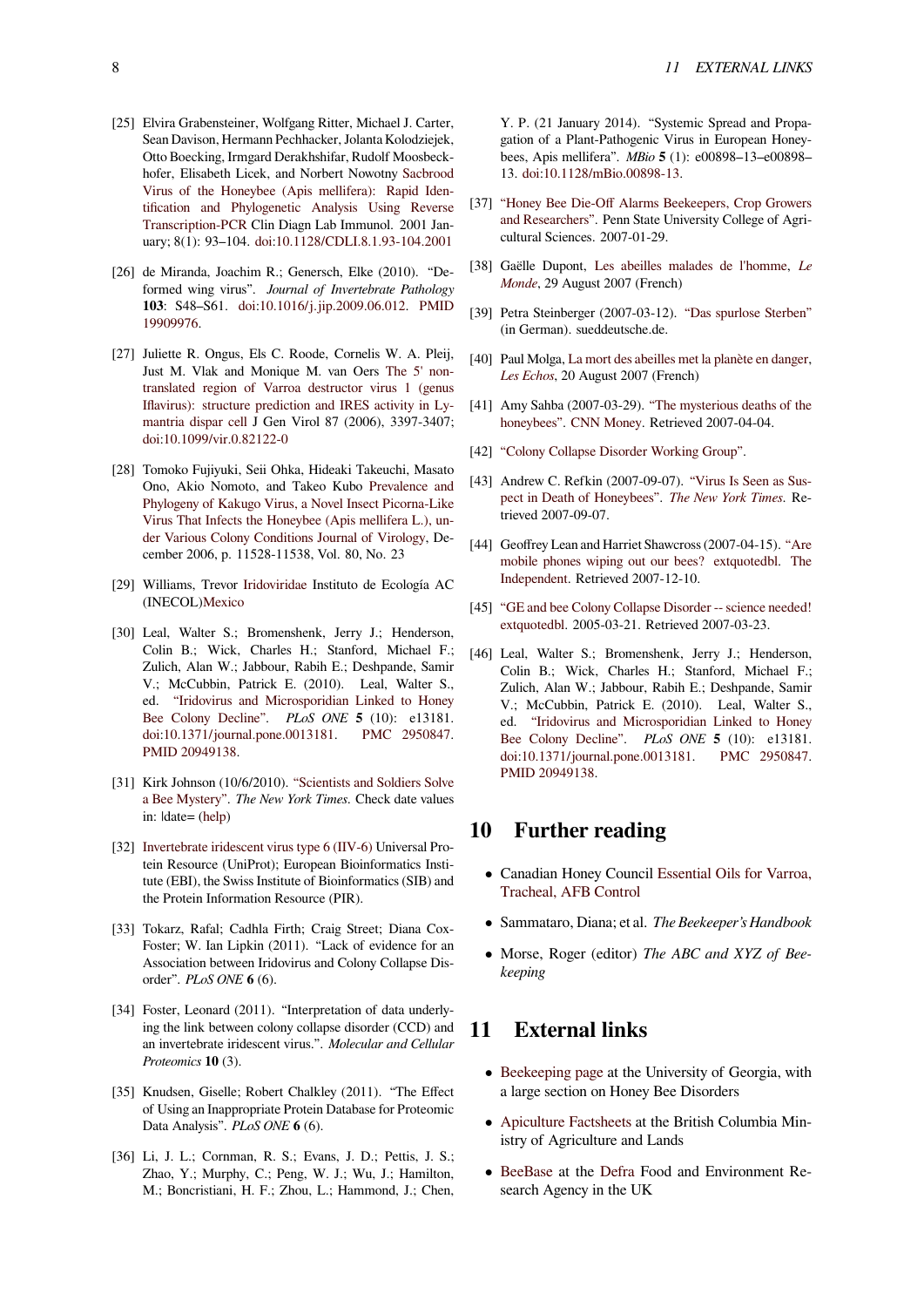- *•* Kohala.net Diseases and Afflictions of Honey Bees
- *•* Beediseases Honey bee diseases website by Dr. Guido Cordoni.